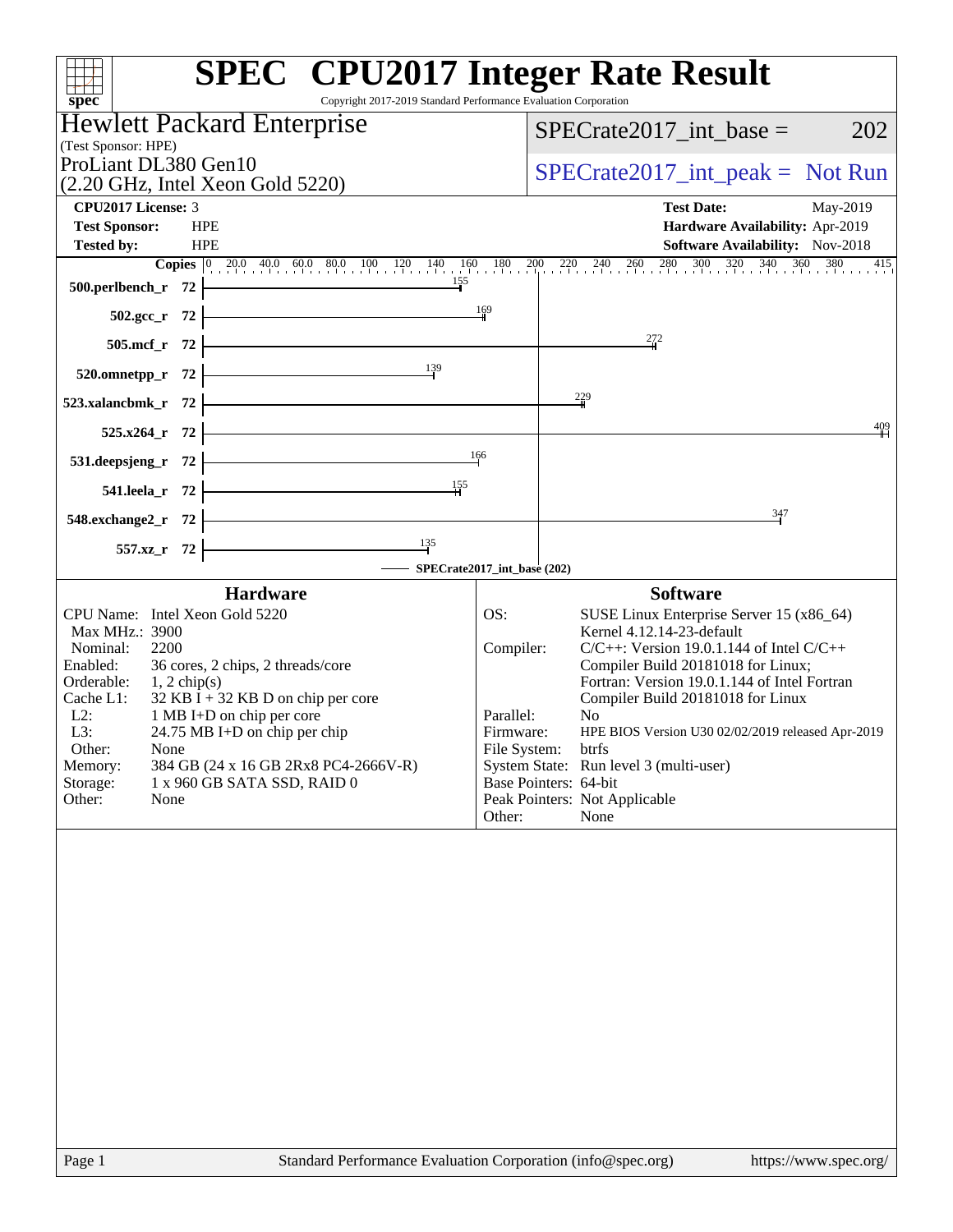

Copyright 2017-2019 Standard Performance Evaluation Corporation

### Hewlett Packard Enterprise

(Test Sponsor: HPE)

(2.20 GHz, Intel Xeon Gold 5220)

SPECrate2017 int\_base =  $202$ 

### ProLiant DL380 Gen10  $SPECrate2017$ \_int\_peak = Not Run

**[CPU2017 License:](http://www.spec.org/auto/cpu2017/Docs/result-fields.html#CPU2017License)** 3 **[Test Date:](http://www.spec.org/auto/cpu2017/Docs/result-fields.html#TestDate)** May-2019 **[Test Sponsor:](http://www.spec.org/auto/cpu2017/Docs/result-fields.html#TestSponsor)** HPE **[Hardware Availability:](http://www.spec.org/auto/cpu2017/Docs/result-fields.html#HardwareAvailability)** Apr-2019 **[Tested by:](http://www.spec.org/auto/cpu2017/Docs/result-fields.html#Testedby)** HPE **HPE [Software Availability:](http://www.spec.org/auto/cpu2017/Docs/result-fields.html#SoftwareAvailability)** Nov-2018

### **[Results Table](http://www.spec.org/auto/cpu2017/Docs/result-fields.html#ResultsTable)**

|                             | <b>Base</b>   |                |                |                |       |                | <b>Peak</b> |               |                |              |                |              |                |              |
|-----------------------------|---------------|----------------|----------------|----------------|-------|----------------|-------------|---------------|----------------|--------------|----------------|--------------|----------------|--------------|
| <b>Benchmark</b>            | <b>Copies</b> | <b>Seconds</b> | Ratio          | <b>Seconds</b> | Ratio | <b>Seconds</b> | Ratio       | <b>Copies</b> | <b>Seconds</b> | <b>Ratio</b> | <b>Seconds</b> | <b>Ratio</b> | <b>Seconds</b> | <b>Ratio</b> |
| 500.perlbench_r             | 72            | 740            | 155            | 738            | 155   | 744            | 154         |               |                |              |                |              |                |              |
| $502.\text{gcc}_r$          | 72            | 603            | 169            | 601            | 170   | 606            | 168         |               |                |              |                |              |                |              |
| $505$ .mcf r                | 72            | 428            | 272            | 430            | 271   | 427            | 272         |               |                |              |                |              |                |              |
| 520.omnetpp_r               | 72            | 680            | 139            | 682            | 138   | 681            | 139         |               |                |              |                |              |                |              |
| 523.xalancbmk r             | 72            | 334            | 227            | 332            | 229   | 333            | 229         |               |                |              |                |              |                |              |
| 525.x264 r                  | 72            | 306            | 412            | 309            | 408   | 308            | 409         |               |                |              |                |              |                |              |
| 531.deepsjeng_r             | 72            | 498            | 166            | 498            | 166   | 498            | 166         |               |                |              |                |              |                |              |
| 541.leela r                 | 72            | 772            | 155            | 771            | 155   | 784            | 152         |               |                |              |                |              |                |              |
| 548.exchange2_r             | 72            | 543            | 347            | 543            | 347   | 543            | 348         |               |                |              |                |              |                |              |
| 557.xz r                    | 72            | 574            | 135            | 575            | 135   | 574            | 135         |               |                |              |                |              |                |              |
| $SPECrate2017$ int base =   |               |                | 202            |                |       |                |             |               |                |              |                |              |                |              |
| $SPECrate2017\_int\_peak =$ |               |                | <b>Not Run</b> |                |       |                |             |               |                |              |                |              |                |              |

Results appear in the [order in which they were run](http://www.spec.org/auto/cpu2017/Docs/result-fields.html#RunOrder). Bold underlined text [indicates a median measurement](http://www.spec.org/auto/cpu2017/Docs/result-fields.html#Median).

### **[Submit Notes](http://www.spec.org/auto/cpu2017/Docs/result-fields.html#SubmitNotes)**

 The numactl mechanism was used to bind copies to processors. The config file option 'submit' was used to generate numactl commands to bind each copy to a specific processor. For details, please see the config file.

### **[Operating System Notes](http://www.spec.org/auto/cpu2017/Docs/result-fields.html#OperatingSystemNotes)**

 Stack size set to unlimited using "ulimit -s unlimited" Transparent Huge Pages enabled by default Prior to runcpu invocation Filesystem page cache synced and cleared with: sync; echo 3 > /proc/sys/vm/drop\_caches runcpu command invoked through numactl i.e.: numactl --interleave=all runcpu <etc>

### **[General Notes](http://www.spec.org/auto/cpu2017/Docs/result-fields.html#GeneralNotes)**

Environment variables set by runcpu before the start of the run: LD\_LIBRARY\_PATH = "/home/cpu2017/lib/ia32:/home/cpu2017/lib/intel64"

 Binaries compiled on a system with 1x Intel Core i9-7900X CPU + 32GB RAM memory using Redhat Enterprise Linux 7.5 NA: The test sponsor attests, as of date of publication, that CVE-2017-5754 (Meltdown) is mitigated in the system as tested and documented. Yes: The test sponsor attests, as of date of publication, that CVE-2017-5753 (Spectre variant 1) is mitigated in the system as tested and documented. Yes: The test sponsor attests, as of date of publication, that CVE-2017-5715 (Spectre variant 2)

**(Continued on next page)**

| Page 2 | Standard Performance Evaluation Corporation (info@spec.org) | https://www.spec.org/ |
|--------|-------------------------------------------------------------|-----------------------|
|--------|-------------------------------------------------------------|-----------------------|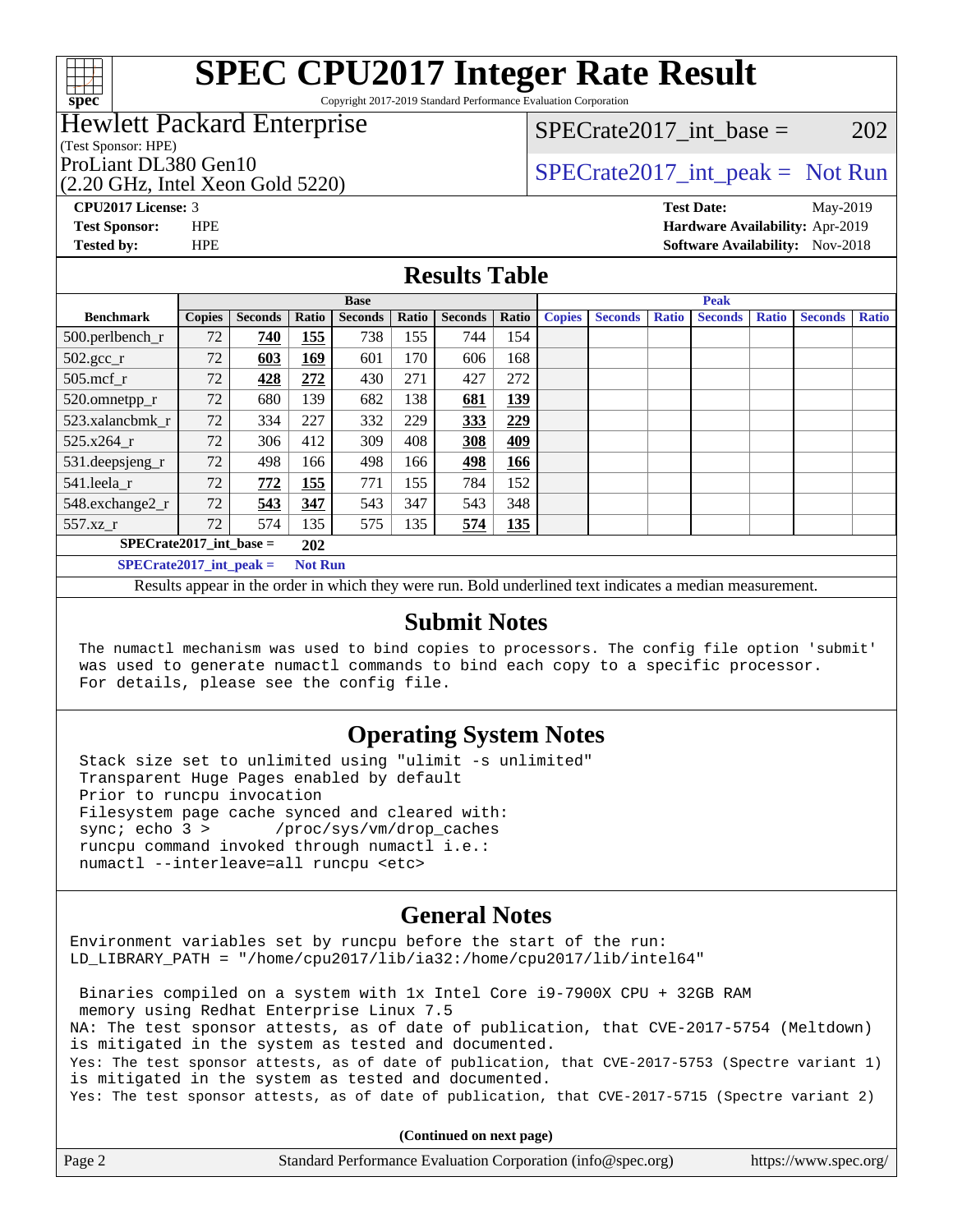| S | ١<br>U | ۱t | ι. |  |
|---|--------|----|----|--|

Copyright 2017-2019 Standard Performance Evaluation Corporation

### Hewlett Packard Enterprise

(Test Sponsor: HPE)

SPECrate2017 int\_base =  $202$ 

(2.20 GHz, Intel Xeon Gold 5220)

ProLiant DL380 Gen10  $SPECrate2017$ \_int\_peak = Not Run

**[CPU2017 License:](http://www.spec.org/auto/cpu2017/Docs/result-fields.html#CPU2017License)** 3 **[Test Date:](http://www.spec.org/auto/cpu2017/Docs/result-fields.html#TestDate)** May-2019 **[Test Sponsor:](http://www.spec.org/auto/cpu2017/Docs/result-fields.html#TestSponsor)** HPE **[Hardware Availability:](http://www.spec.org/auto/cpu2017/Docs/result-fields.html#HardwareAvailability)** Apr-2019 **[Tested by:](http://www.spec.org/auto/cpu2017/Docs/result-fields.html#Testedby)** HPE **HPE [Software Availability:](http://www.spec.org/auto/cpu2017/Docs/result-fields.html#SoftwareAvailability)** Nov-2018

### **[General Notes \(Continued\)](http://www.spec.org/auto/cpu2017/Docs/result-fields.html#GeneralNotes)**

is mitigated in the system as tested and documented.

### **[Platform Notes](http://www.spec.org/auto/cpu2017/Docs/result-fields.html#PlatformNotes)**

Page 3 Standard Performance Evaluation Corporation [\(info@spec.org\)](mailto:info@spec.org) <https://www.spec.org/> BIOS Configuration: Thermal Configuration set to Maximum Cooling Memory Patrol Scrubbing set to Disabled LLC Prefetch set to Enabled LLC Dead Line Allocation set to Disabled Enhanced Processor Performance set to Enabled Workload Profile set to General Throughput Compute Workload Profile set to Custom Energy/Performance Bias set to Balanced Performance Sysinfo program /home/cpu2017/bin/sysinfo Rev: r5974 of 2018-05-19 9bcde8f2999c33d61f64985e45859ea9 running on dl380-clx-sles15 Tue May 21 04:50:14 2019 SUT (System Under Test) info as seen by some common utilities. For more information on this section, see <https://www.spec.org/cpu2017/Docs/config.html#sysinfo> From /proc/cpuinfo model name : Intel(R) Xeon(R) Gold 5220 CPU @ 2.20GHz 2 "physical id"s (chips) 72 "processors" cores, siblings (Caution: counting these is hw and system dependent. The following excerpts from /proc/cpuinfo might not be reliable. Use with caution.) cpu cores : 18 siblings : 36 physical 0: cores 0 1 2 3 8 9 10 11 16 17 18 19 20 24 25 26 27 physical 1: cores 0 1 2 3 8 9 10 11 16 17 18 19 20 24 25 26 27 From lscpu: Architecture: x86\_64 CPU op-mode(s): 32-bit, 64-bit Byte Order: Little Endian  $CPU(s):$  72 On-line CPU(s) list: 0-71 Thread(s) per core: 2 Core(s) per socket: 18 Socket(s): 2 NUMA node(s): 4 Vendor ID: GenuineIntel CPU family: 6 Model: 85 Model name: Intel(R) Xeon(R) Gold 5220 CPU @ 2.20GHz **(Continued on next page)**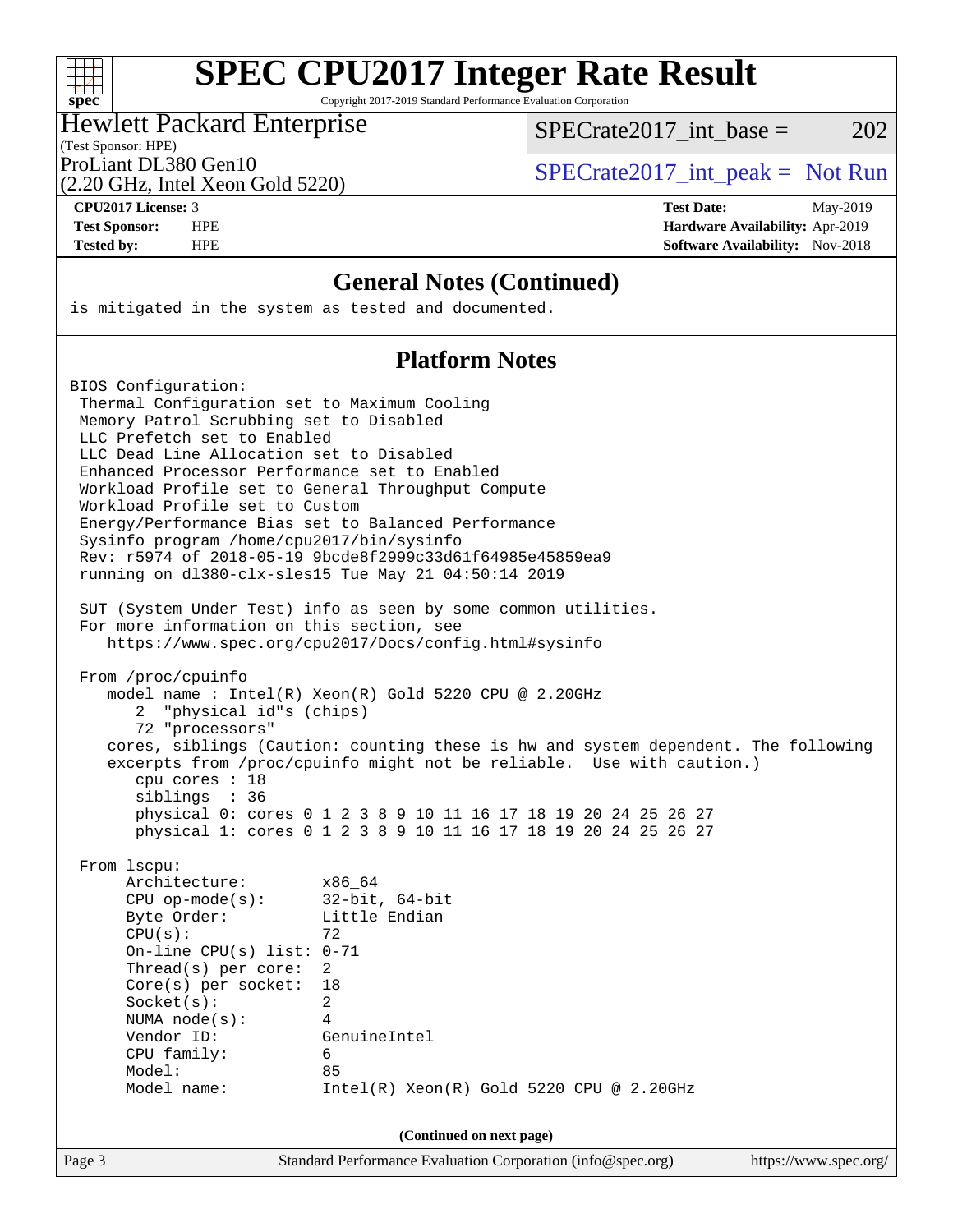

Copyright 2017-2019 Standard Performance Evaluation Corporation

### Hewlett Packard Enterprise

 $SPECTate2017\_int\_base = 202$ 

(Test Sponsor: HPE) (2.20 GHz, Intel Xeon Gold 5220)

ProLiant DL380 Gen10  $SPECrate2017$ \_int\_peak = Not Run

**[CPU2017 License:](http://www.spec.org/auto/cpu2017/Docs/result-fields.html#CPU2017License)** 3 **[Test Date:](http://www.spec.org/auto/cpu2017/Docs/result-fields.html#TestDate)** May-2019 **[Test Sponsor:](http://www.spec.org/auto/cpu2017/Docs/result-fields.html#TestSponsor)** HPE **[Hardware Availability:](http://www.spec.org/auto/cpu2017/Docs/result-fields.html#HardwareAvailability)** Apr-2019 **[Tested by:](http://www.spec.org/auto/cpu2017/Docs/result-fields.html#Testedby)** HPE **[Software Availability:](http://www.spec.org/auto/cpu2017/Docs/result-fields.html#SoftwareAvailability)** Nov-2018

### **[Platform Notes \(Continued\)](http://www.spec.org/auto/cpu2017/Docs/result-fields.html#PlatformNotes)**

| Stepping:               | 6                  |
|-------------------------|--------------------|
| CPU MHz:                | 2200.000           |
| BogoMIPS:               | 4400.00            |
| Virtualization:         | $VT - x$           |
| $L1d$ cache:            | 32K                |
| $L1i$ cache:            | 32K                |
| $L2$ cache:             | 1024K              |
| $L3$ cache:             | 25344K             |
| NUMA $node0$ $CPU(s)$ : | $0 - 8, 36 - 44$   |
| NUMA node1 CPU(s):      | $9 - 17, 45 - 53$  |
| NUMA node2 CPU(s):      | $18 - 26, 54 - 62$ |
| NUMA $node3$ $CPU(s):$  | $27 - 35,63 - 71$  |
| $F1$ ane:               | fnu wme de r       |

 Flags: fpu vme de pse tsc msr pae mce cx8 apic sep mtrr pge mca cmov pat pse36 clflush dts acpi mmx fxsr sse sse2 ss ht tm pbe syscall nx pdpe1gb rdtscp lm constant\_tsc art arch\_perfmon pebs bts rep\_good nopl xtopology nonstop\_tsc cpuid aperfmperf tsc\_known\_freq pni pclmulqdq dtes64 monitor ds\_cpl vmx smx est tm2 ssse3 sdbg fma cx16 xtpr pdcm pcid dca sse4\_1 sse4\_2 x2apic movbe popcnt tsc\_deadline\_timer aes xsave avx f16c rdrand lahf\_lm abm 3dnowprefetch cpuid\_fault epb cat\_l3 cdp\_l3 invpcid\_single intel\_ppin mba tpr\_shadow vnmi flexpriority ept vpid fsgsbase tsc\_adjust bmi1 hle avx2 smep bmi2 erms invpcid rtm cqm mpx rdt\_a avx512f avx512dq rdseed adx smap clflushopt clwb intel\_pt avx512cd avx512bw avx512vl xsaveopt xsavec xgetbv1 xsaves cqm\_llc cqm\_occup\_llc cqm\_mbm\_total cqm\_mbm\_local ibpb ibrs stibp dtherm ida arat pln pts pku ospke avx512\_vnni arch\_capabilities ssbd

```
 /proc/cpuinfo cache data
   cache size : 25344 KB
```
Page 4 Standard Performance Evaluation Corporation [\(info@spec.org\)](mailto:info@spec.org) <https://www.spec.org/> From numactl --hardware WARNING: a numactl 'node' might or might not correspond to a physical chip. available: 4 nodes (0-3) node 0 cpus: 0 1 2 3 4 5 6 7 8 36 37 38 39 40 41 42 43 44 node 0 size: 96277 MB node 0 free: 95957 MB node 1 cpus: 9 10 11 12 13 14 15 16 17 45 46 47 48 49 50 51 52 53 node 1 size: 96764 MB node 1 free: 96559 MB node 2 cpus: 18 19 20 21 22 23 24 25 26 54 55 56 57 58 59 60 61 62 node 2 size: 96764 MB node 2 free: 96606 MB node 3 cpus: 27 28 29 30 31 32 33 34 35 63 64 65 66 67 68 69 70 71 node 3 size: 96538 MB node 3 free: 96386 MB node distances: node 0 1 2 3 0: 10 21 31 31 1: 21 10 31 31 2: 31 31 10 21 **(Continued on next page)**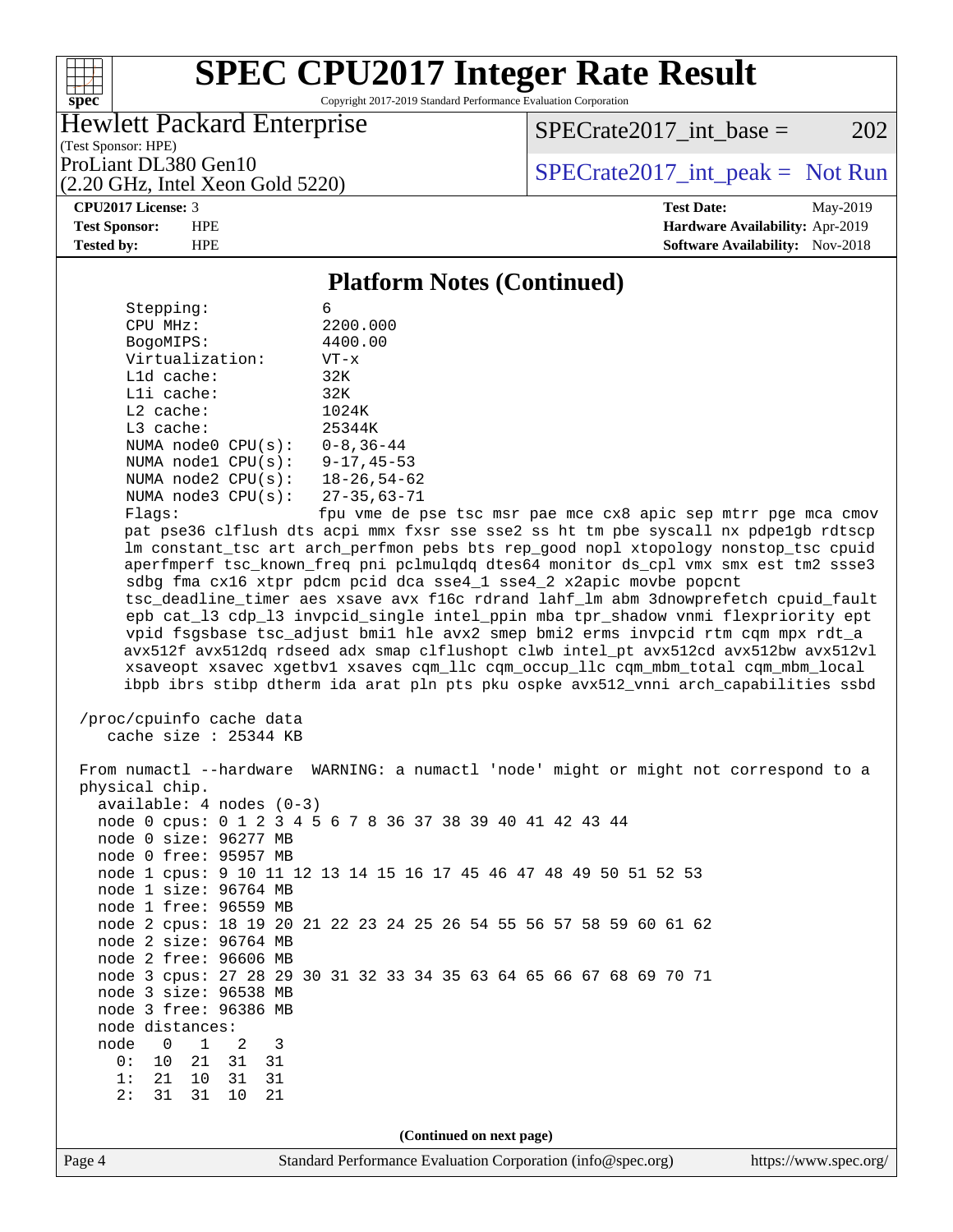### **[SPEC CPU2017 Integer Rate Result](http://www.spec.org/auto/cpu2017/Docs/result-fields.html#SPECCPU2017IntegerRateResult)**  $+\ +$ Copyright 2017-2019 Standard Performance Evaluation Corporation **[spec](http://www.spec.org/)** Hewlett Packard Enterprise  $SPECTate2017\_int\_base = 202$ (Test Sponsor: HPE) ProLiant DL380 Gen10  $SPECTA 5220$   $SPECTA 5220$ (2.20 GHz, Intel Xeon Gold 5220) **[CPU2017 License:](http://www.spec.org/auto/cpu2017/Docs/result-fields.html#CPU2017License)** 3 **[Test Date:](http://www.spec.org/auto/cpu2017/Docs/result-fields.html#TestDate)** May-2019 **[Test Sponsor:](http://www.spec.org/auto/cpu2017/Docs/result-fields.html#TestSponsor)** HPE **[Hardware Availability:](http://www.spec.org/auto/cpu2017/Docs/result-fields.html#HardwareAvailability)** Apr-2019 **[Tested by:](http://www.spec.org/auto/cpu2017/Docs/result-fields.html#Testedby)** HPE **[Software Availability:](http://www.spec.org/auto/cpu2017/Docs/result-fields.html#SoftwareAvailability)** Nov-2018 **[Platform Notes \(Continued\)](http://www.spec.org/auto/cpu2017/Docs/result-fields.html#PlatformNotes)** 3: 31 31 21 10 From /proc/meminfo MemTotal: 395617224 kB HugePages\_Total: 0 Hugepagesize: 2048 kB From /etc/\*release\* /etc/\*version\* os-release: NAME="SLES" VERSION="15" VERSION\_ID="15" PRETTY NAME="SUSE Linux Enterprise Server 15" ID="sles" ID\_LIKE="suse" ANSI\_COLOR="0;32" CPE\_NAME="cpe:/o:suse:sles:15" uname -a: Linux dl380-clx-sles15 4.12.14-23-default #1 SMP Tue May 29 21:04:44 UTC 2018 (cd0437b) x86\_64 x86\_64 x86\_64 GNU/Linux Kernel self-reported vulnerability status: CVE-2017-5754 (Meltdown): Not affected CVE-2017-5753 (Spectre variant 1): Mitigation: \_\_user pointer sanitization CVE-2017-5715 (Spectre variant 2): Mitigation: Indirect Branch Restricted Speculation, IBPB, IBRS\_FW run-level 3 May 21 04:48 SPEC is set to: /home/cpu2017 Filesystem Type Size Used Avail Use% Mounted on /dev/sda3 btrfs 407G 86G 321G 22% /home Additional information from dmidecode follows. WARNING: Use caution when you interpret this section. The 'dmidecode' program reads system data which is "intended to allow hardware to be accurately determined", but the intent may not be met, as there are frequent changes to hardware, firmware, and the "DMTF SMBIOS" standard. BIOS HPE U30 02/02/2019 Memory: 1x HPE 840756-091 16 GB 2 rank 2666 23x UNKNOWN NOT AVAILABLE 16 GB 2 rank 2666 (End of data from sysinfo program)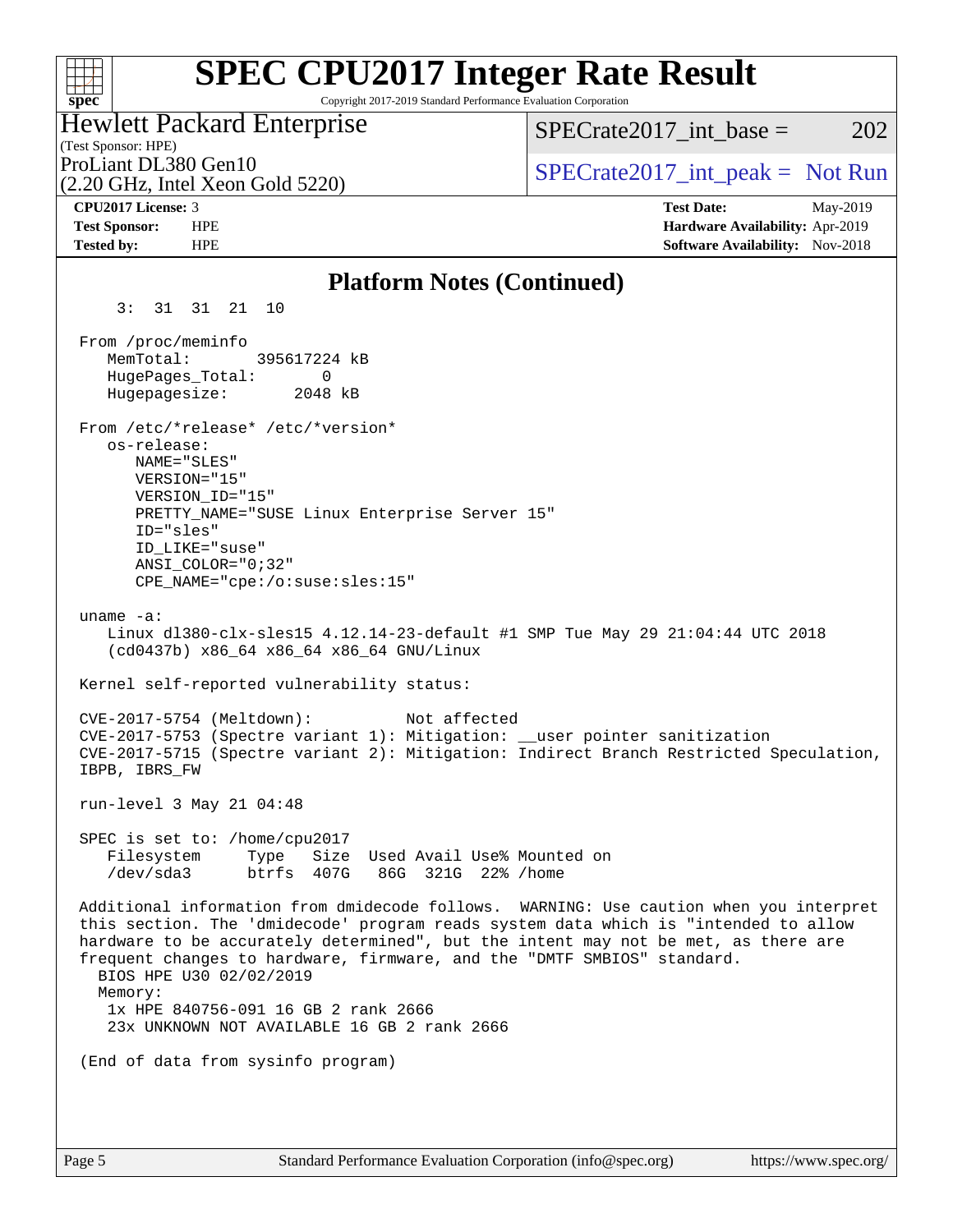|  | spe | U |  |
|--|-----|---|--|

Copyright 2017-2019 Standard Performance Evaluation Corporation

### Hewlett Packard Enterprise

 $SPECTate2017\_int\_base = 202$ 

### (Test Sponsor: HPE)

(2.20 GHz, Intel Xeon Gold 5220)

ProLiant DL380 Gen10<br>  $\begin{array}{r} \text{SPECTate2017\_int\_peak} = \text{Not Run} \\ \text{SPECTate2017\_int\_peak} = \text{Not Run} \end{array}$ 

**[Tested by:](http://www.spec.org/auto/cpu2017/Docs/result-fields.html#Testedby)** HPE **HPE [Software Availability:](http://www.spec.org/auto/cpu2017/Docs/result-fields.html#SoftwareAvailability)** Nov-2018

**[CPU2017 License:](http://www.spec.org/auto/cpu2017/Docs/result-fields.html#CPU2017License)** 3 **[Test Date:](http://www.spec.org/auto/cpu2017/Docs/result-fields.html#TestDate)** May-2019 **[Test Sponsor:](http://www.spec.org/auto/cpu2017/Docs/result-fields.html#TestSponsor)** HPE **[Hardware Availability:](http://www.spec.org/auto/cpu2017/Docs/result-fields.html#HardwareAvailability)** Apr-2019

### **[Compiler Version Notes](http://www.spec.org/auto/cpu2017/Docs/result-fields.html#CompilerVersionNotes)**

| 500.perlbench $r(base)$ 502.qcc $r(base)$ 505.mcf $r(base)$ 525.x264 $r(base)$<br>CC.<br>$557.xx$ $r(base)$         |
|---------------------------------------------------------------------------------------------------------------------|
| Intel(R) C Intel(R) 64 Compiler for applications running on Intel(R) 64,<br>Version 19.0.1.144 Build 20181018       |
| Copyright (C) 1985-2018 Intel Corporation. All rights reserved.                                                     |
|                                                                                                                     |
| CXXC 520.omnetpp $r(base)$ 523.xalancbmk $r(base)$ 531.deepsjeng $r(base)$<br>$541.$ leela r(base)                  |
| Intel(R) $C++$ Intel(R) 64 Compiler for applications running on Intel(R) 64,<br>Version 19.0.1.144 Build 20181018   |
| Copyright (C) 1985-2018 Intel Corporation. All rights reserved.                                                     |
|                                                                                                                     |
| FC 548. exchange2 r(base)                                                                                           |
| Intel(R) Fortran Intel(R) 64 Compiler for applications running on Intel(R)<br>64, Version 19.0.1.144 Build 20181018 |
| Copyright (C) 1985-2018 Intel Corporation. All rights reserved.                                                     |
|                                                                                                                     |

### **[Base Compiler Invocation](http://www.spec.org/auto/cpu2017/Docs/result-fields.html#BaseCompilerInvocation)**

[C benchmarks](http://www.spec.org/auto/cpu2017/Docs/result-fields.html#Cbenchmarks): [icc -m64 -std=c11](http://www.spec.org/cpu2017/results/res2019q3/cpu2017-20190624-15587.flags.html#user_CCbase_intel_icc_64bit_c11_33ee0cdaae7deeeab2a9725423ba97205ce30f63b9926c2519791662299b76a0318f32ddfffdc46587804de3178b4f9328c46fa7c2b0cd779d7a61945c91cd35)

[C++ benchmarks:](http://www.spec.org/auto/cpu2017/Docs/result-fields.html#CXXbenchmarks) [icpc -m64](http://www.spec.org/cpu2017/results/res2019q3/cpu2017-20190624-15587.flags.html#user_CXXbase_intel_icpc_64bit_4ecb2543ae3f1412ef961e0650ca070fec7b7afdcd6ed48761b84423119d1bf6bdf5cad15b44d48e7256388bc77273b966e5eb805aefd121eb22e9299b2ec9d9)

[Fortran benchmarks](http://www.spec.org/auto/cpu2017/Docs/result-fields.html#Fortranbenchmarks): [ifort -m64](http://www.spec.org/cpu2017/results/res2019q3/cpu2017-20190624-15587.flags.html#user_FCbase_intel_ifort_64bit_24f2bb282fbaeffd6157abe4f878425411749daecae9a33200eee2bee2fe76f3b89351d69a8130dd5949958ce389cf37ff59a95e7a40d588e8d3a57e0c3fd751)

## **[Base Portability Flags](http://www.spec.org/auto/cpu2017/Docs/result-fields.html#BasePortabilityFlags)**

 500.perlbench\_r: [-DSPEC\\_LP64](http://www.spec.org/cpu2017/results/res2019q3/cpu2017-20190624-15587.flags.html#b500.perlbench_r_basePORTABILITY_DSPEC_LP64) [-DSPEC\\_LINUX\\_X64](http://www.spec.org/cpu2017/results/res2019q3/cpu2017-20190624-15587.flags.html#b500.perlbench_r_baseCPORTABILITY_DSPEC_LINUX_X64) 502.gcc\_r: [-DSPEC\\_LP64](http://www.spec.org/cpu2017/results/res2019q3/cpu2017-20190624-15587.flags.html#suite_basePORTABILITY502_gcc_r_DSPEC_LP64) 505.mcf\_r: [-DSPEC\\_LP64](http://www.spec.org/cpu2017/results/res2019q3/cpu2017-20190624-15587.flags.html#suite_basePORTABILITY505_mcf_r_DSPEC_LP64) 520.omnetpp\_r: [-DSPEC\\_LP64](http://www.spec.org/cpu2017/results/res2019q3/cpu2017-20190624-15587.flags.html#suite_basePORTABILITY520_omnetpp_r_DSPEC_LP64)

**(Continued on next page)**

Page 6 Standard Performance Evaluation Corporation [\(info@spec.org\)](mailto:info@spec.org) <https://www.spec.org/>